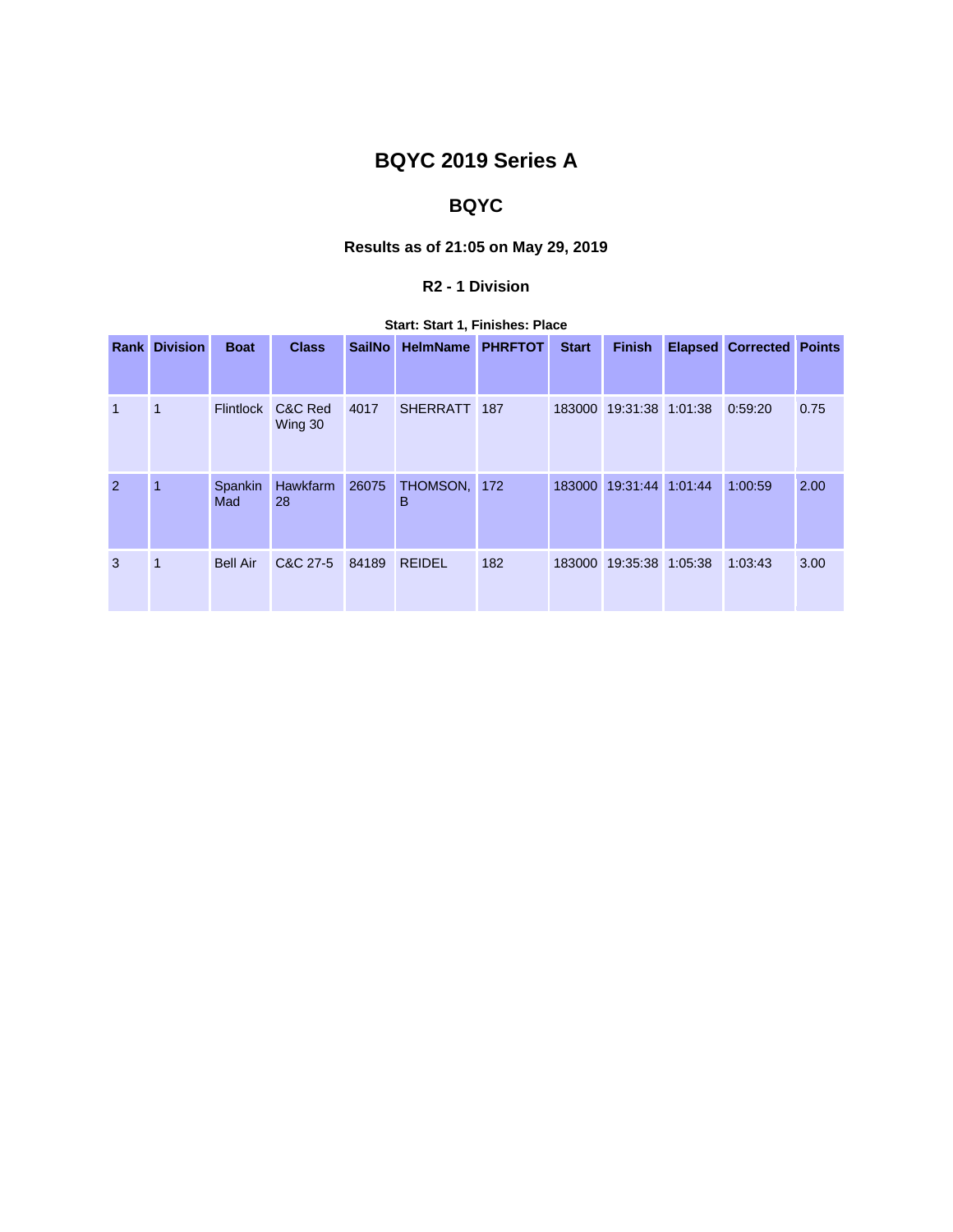#### **R2 - 2 Division**

| Rank           | <b>Division</b> | <b>Boat</b>              | <b>Class</b>         | <b>SailNo</b> | <b>HelmName</b> | <b>PHRFTOT</b> | <b>Start</b> | <b>Finish</b>    | <b>Elapsed</b> | <b>Corrected Points</b> |      |
|----------------|-----------------|--------------------------|----------------------|---------------|-----------------|----------------|--------------|------------------|----------------|-------------------------|------|
| 1              | $\overline{2}$  | Meggie<br>J              | <b>Tanzer 26 406</b> |               | Dolan           | 218            | 183000       | 19:37:26 1:07:26 |                | 1:01:40                 | 0.75 |
| $\overline{2}$ | $\overline{2}$  | Freya                    | Grampian<br>26 IB    | 516           | <b>RENDER</b>   | 245            | 183000       | 19:44:36         | 1:14:36        | 1:05:22                 | 2.00 |
| 3              | 2               | Mocha<br>Magic           | C&C 27-3 74021       |               | MCGARVEY 204    |                | 183000       | 19:41:33 1:11:33 |                | 1:06:56                 | 3.00 |
| $\overline{4}$ | $\overline{2}$  | <b>Silent</b><br>Running | C&C 25               | 44098         | <b>SMITH</b>    | 209            | 183000       | 19:43:41         | 1:13:41        | 1:08:22                 | 4.00 |

#### **Start: Start 1, Finishes: Place**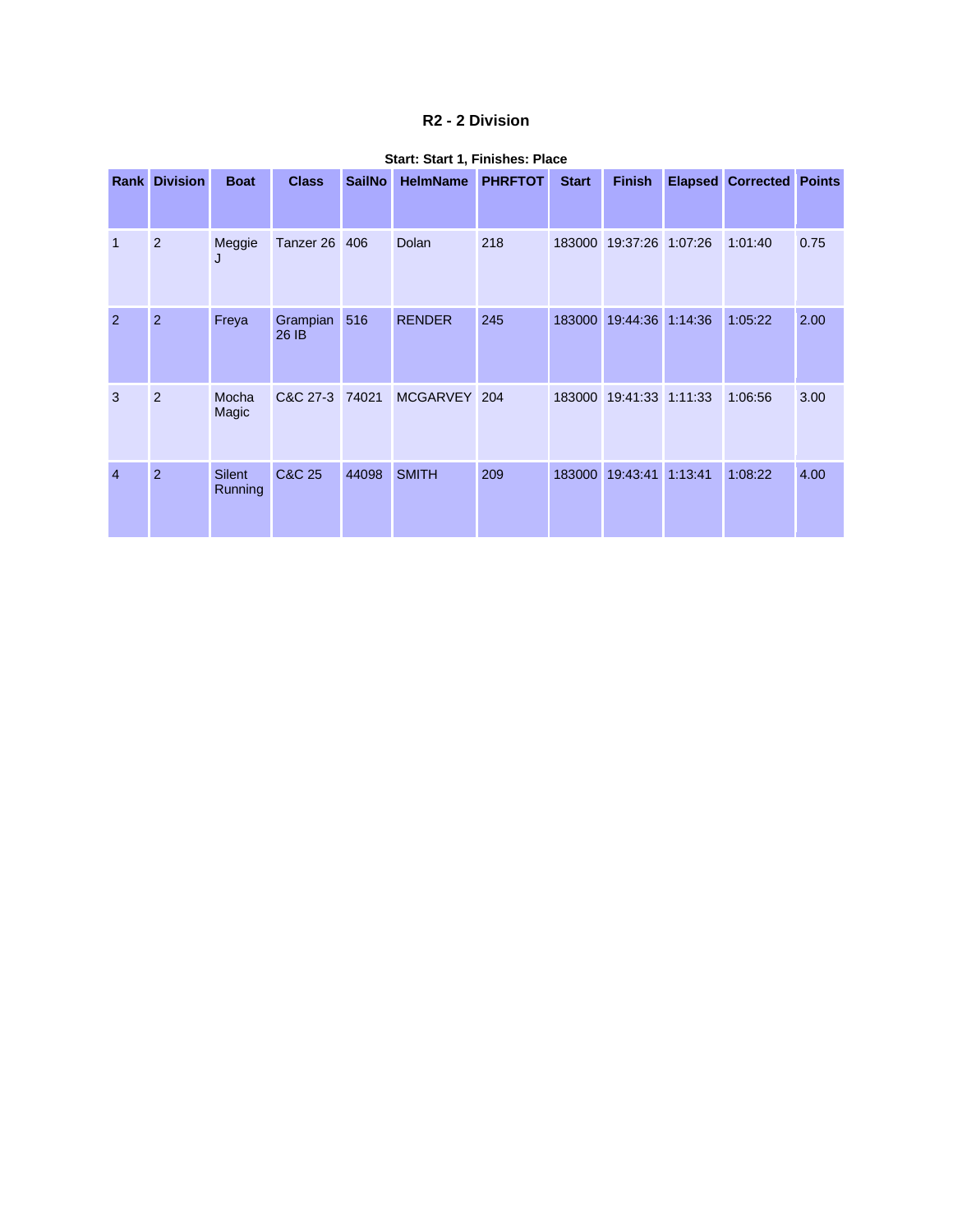#### **R2 - 3 Division**

|                 | <b>Rank Division</b> | <b>Boat</b>        | <b>Class</b>         | <b>SailNo</b> | <b>HelmName</b> | <b>PHRFTOT</b> | <b>Start</b> | <b>Finish</b>    |         | <b>Elapsed Corrected Points</b> |      |
|-----------------|----------------------|--------------------|----------------------|---------------|-----------------|----------------|--------------|------------------|---------|---------------------------------|------|
| $\overline{1}$  | $\mathbf{3}$         | Grayling           | Grampian<br>26 OB    | 431           | <b>COOKE</b>    | 230            | 184000       | 19:36:34 0:56:34 |         | 0:50:45                         | 0.75 |
| $\overline{2}$  | 3                    | <b>Beowulf</b>     | Niagara<br>26 OB     | 147           | THOMSON,<br>Α   | 206            | 184000       | 19:35:41         | 0:55:41 | 0:51:55                         | 2.00 |
| 3               | 3                    | Irish<br>Rover III | Catalina<br>30 TMBS  | 6135          | <b>SULLIVAN</b> | 183            | 184000       | 19:33:52 0:53:52 |         | 0:52:12                         | 3.00 |
| $\overline{4}$  | 3                    | Deboate            | Tanzer <sub>26</sub> | 726           | Campbell        | 248            | 184000       | 19:40:50         | 1:00:50 | 0:53:04                         | 4.00 |
| 5               | 3                    | Vertigo            | <b>SHARK</b><br>24   | 614           | Holland         | 232            | 184000       | 19:39:24 0:59:24 |         | 0:53:07                         | 5.00 |
| $6\phantom{1}6$ | 3                    | Chudan             | Tanzer <sub>26</sub> | 497           | <b>CORBETT</b>  | 238            | 184000       | 19:40:00         | 1:00:00 | 0:53:09                         | 6.00 |
| $\overline{7}$  | 3                    | Dream<br>Weaver    | Tanzer 26            | 480           | <b>LLOYST</b>   | 232            | 184000       | 19:41:03         | 1:01:03 | 0:54:36                         | 7.00 |

#### **Start: Start 1, Finishes: Place**